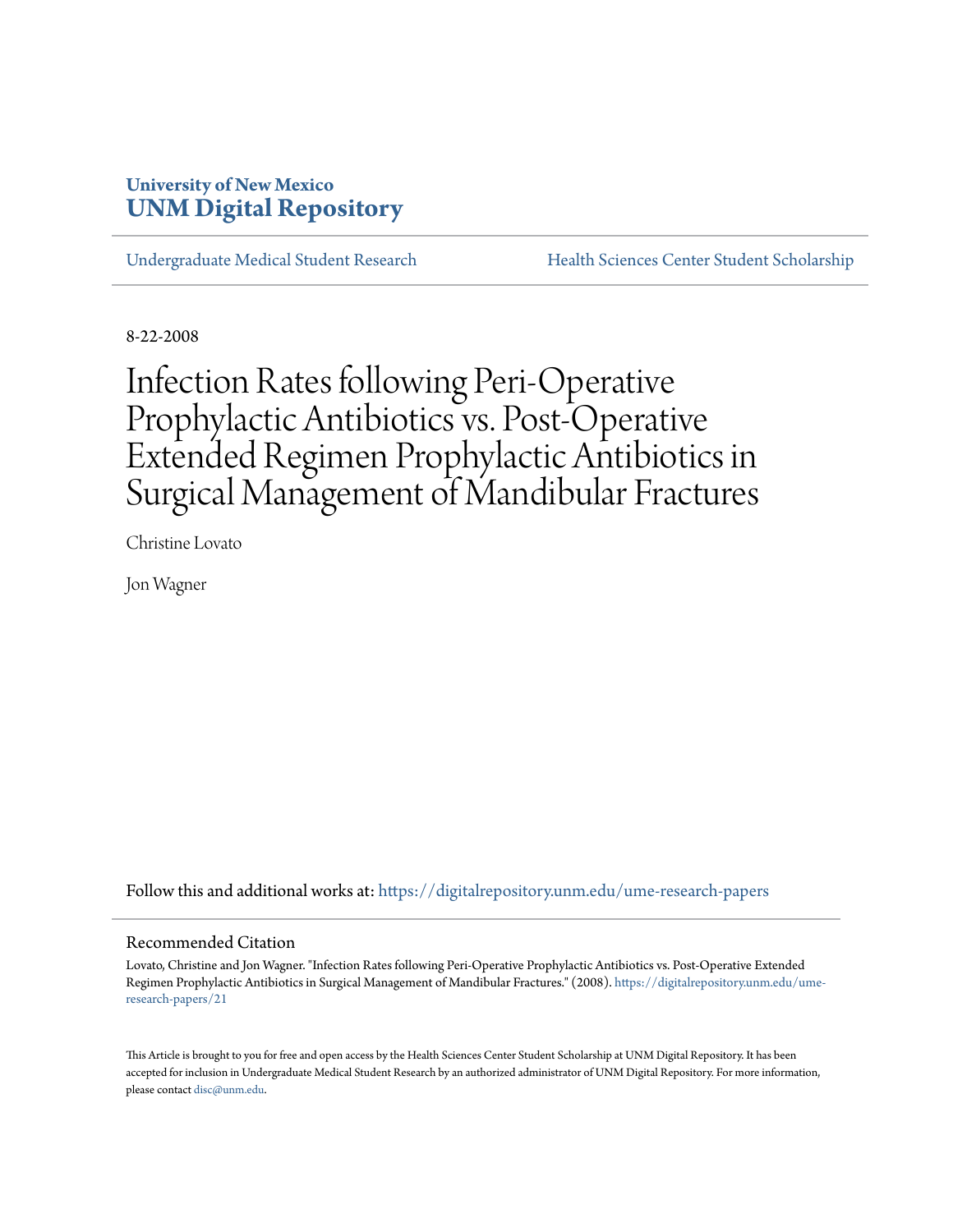## **Infection Rates following Peri-Operative Prophylactic Antibiotics vs. Post-Operative Extended Regimen Prophylactic Antibiotics in Surgical Management of Mandibular Fractures**

Christine Lovato University of New Mexico School of Medicine

Faculty Mentor: Jon D.Wagner MD Division of Plastic Surgery University of New Mexico Health Sciences Center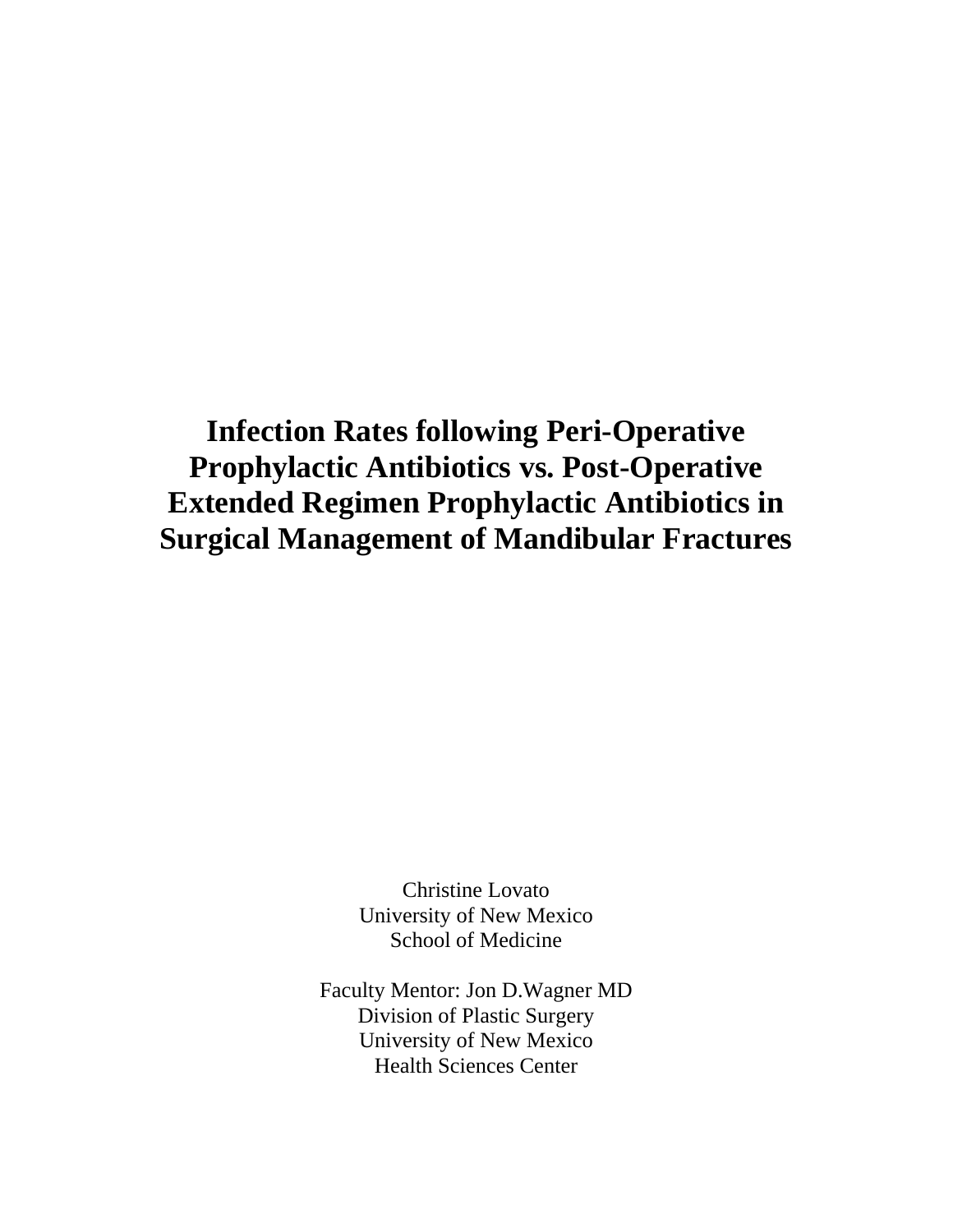## **Abstract**

Purpose: To determine whether or not an extended regimen of prophylactic antibiotics following either open or closed reduction of mandibular fractures is beneficial in lowering the rate of infection in post-operative patients.

Patients and Methods: This study is a retrospective chart review of 150 patients treated operatively for both complicated and uncomplicated mandibular fractures at UNM Health Sciences Center in Albuquerque, NM, between January 1st, 2000 and June 12, 2007. Treatment modalities used were closed reduction with maxillomandibular fixation or open reduction and internal fixation with either wire osteosynthesis or rigid internal fixation. Patients fell into one of two groups: the first group received antibiotics perioperatively, which consisted of no more than 24 hours of antibiotics in the postoperative period and the second group received extended regimen antibiotics, which consisted of anywhere from 24 hours to 10 days of antibiotics in the postoperative period. 75 patients were included in each group. The type of antibiotic prescribed was at the discretion of the operating surgeon. This study was done using an intention-to-treat analysis. Postoperative infection was diagnosed either subjectively or objectively by the clinician evaluating the patient at follow-up appointments.

Results: In the extended antibiotic group, 8 out of 75 subjects (10.67 percent) developed infection. In the peri-operative antibiotic group, 10 out of 75 subjects (13.33 percent) developed infection. Statistical analysis using chi-square distribution showed that this difference in proportions was not significant (Chi-square= $0.06$ , p= $0.8$ ).

Conclusions: This study found that the use of post-operative prophylactic antibiotics does not have a statistically significant effect on post-operative infection rates in surgical management of complicated or uncomplicated mandibular fractures.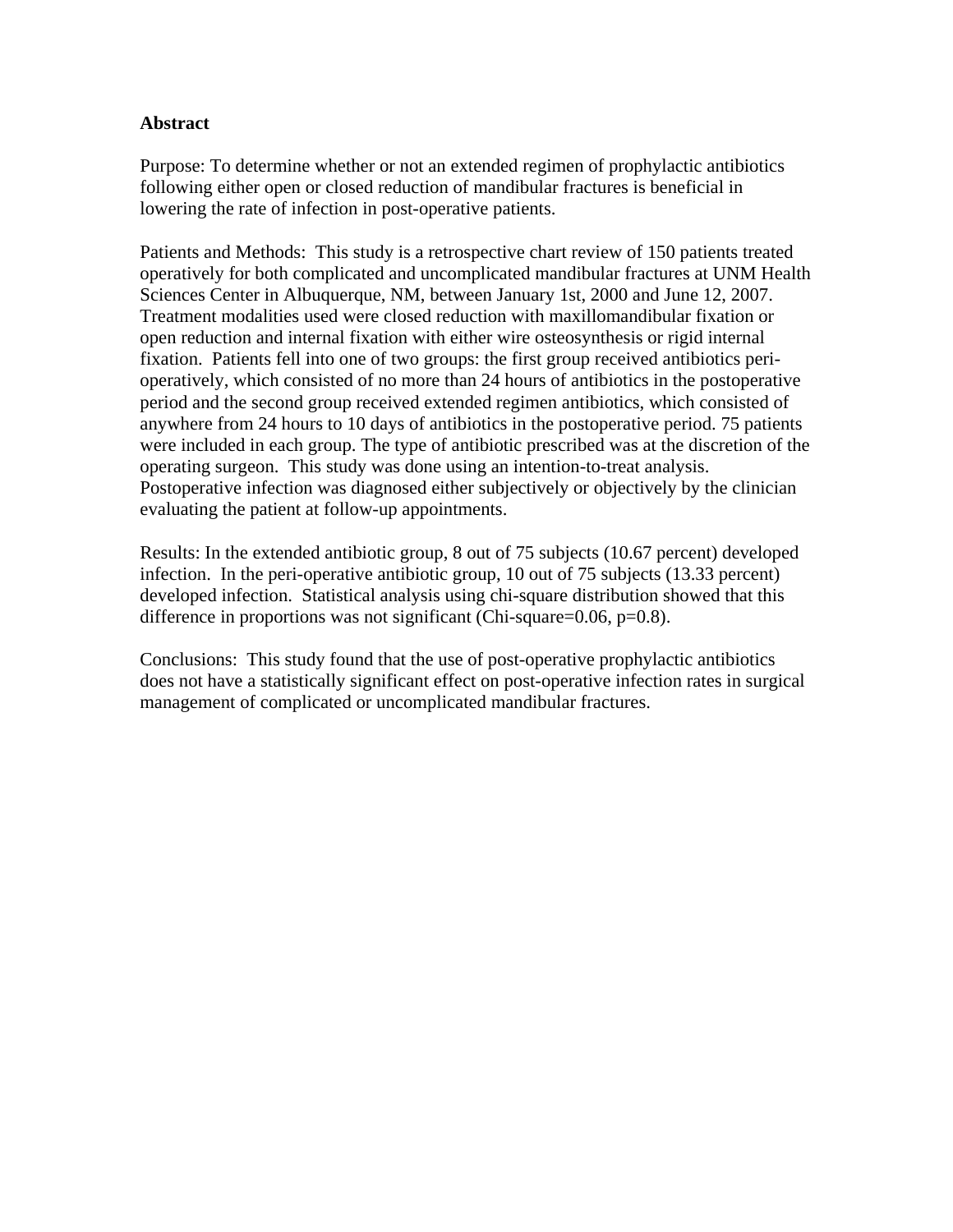#### **Introduction**

 The original guidelines for timing and use of antibiotics to prevent infection post-operatively were established by Burke and Miles et al's experimental observations.  $1,2$  They noted that antibiotics must be given within 4 hours after injection of bacteria into a surgical site to prevent the aggressive level of infection that occurs when no antibiotics are administered. These guidelines were set in the 1960's and were generalized for all types of surgeries. Additional studies have proven that a clear benefit does exist when prophylactic antibiotics are used for mandibular fractures.  $3,4$  $3,4$  A study by Chole and Yee in 1987 showed that infection rates for facial and mandibular fractures was reduced from 42 to 9 percent and 44 to 13 percent respectively in groups treated with antibiotics both pre and post-operatively compared to groups who received no antibiotics. Although these studies helped establish the use of antibiotics for mandibular fractures, they did not establish any guidelines for duration of use. Other recommendations have been made, however, regarding antibiotic administration itself including proper dose, use of narrow spectrum drugs and route of administration. Included in these recommendations was the new suggestion that antibiotics should be used for only a brief period of time, primarily intra-operatively. 5,[6](#page-10-1)

 Studies have been done that have shown that single-dose antibiotic prophylaxis in surgical procedures is equivalent to or better than multiple doses in preventing postoperative infection. 7,[8,9](#page-10-1) Regarding mandibular fractures specifically, Abubaker and Rollert, in a randomized, double blind and placebo controlled clinical study, showed that extended regimen post-operative antibiotics had no benefit in reducing the incidence of infection in uncomplicated mandibular fractures. In addition, in 2006 Miles, Potter and Ellis in a prospective randomized trial could not prove any statistically significant benefit to the administration of postoperative antibiotics in patients undergoing open reduction and internal fixation of mandibular fractures.

 Because to date, there exist no established guidelines for the duration of antibiotics following surgery for mandibular fractures, this retrospective study was designed to help determine whether or not an extended regimen of prophylactic antibiotics following either open or closed reduction of mandibular fractures is beneficial in lowering the rate of infection in post-operative patients.

#### **Methods**

#### Patients

 The study sample consisted of patients treated operatively for both complicated and uncomplicated mandibular fractures at UNM Health Sciences Center in Albuquerque, NM, between January 1st, 2000 and June 12, 2007. Patients were either treated by the Plastic Surgery service or the ENT service and admission was not a requirement for inclusion in the study. A minimum of 6 weeks of follow-up data was required for inclusion and no age requirements were used. Patients were chosen using a random number generator. The study sample consisted of a total of 150 patients. 75 patients were assigned for each group. Out of the original group chosen, 19 patients were excluded; 3 because of pre-existing infection, 14 because of lack of adequate follow-up and 2 because of existing antibiotic use at the time of injury. These were all replaced by additional patients using the random number generator. This study was approved by the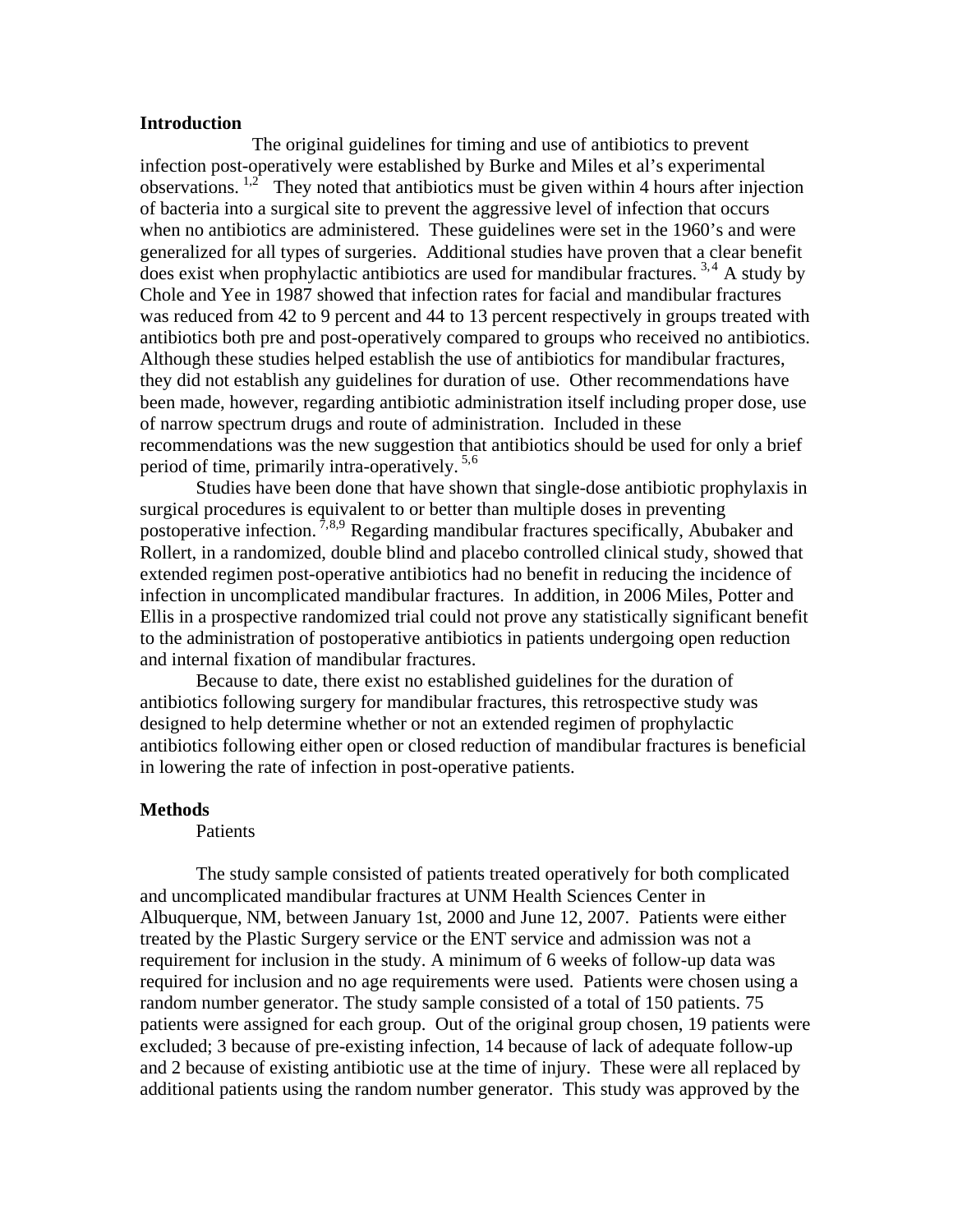Human Research Review Committee at University of New Mexico Health Sciences Center.

 Demographic data are summarized in Table 1. Briefly, the sample ranged in age from 4 to 61 years with a mean age of 26.67 years (SD 10.74). 124 patients (82.67 percent) were male and 26 (17.33 percent) were female. 122 patients (81.33 percent) were treated with open reduction and 28 (18.67 percent) were treated with closed reduction. The most commonly used antibiotic used was Ancef (27.33 percent), followed by Clindamycin (26 percent) and unknown (18 percent). 22 patients (14.77 percent) either admitted to or tested positive for drug use and 34 (22.82 percent) either admitted to or tested positive for alcohol use. A total of 18 patients (12 percent) developed a postoperative infection.

| <b>Study Variable</b>     |                    |  |
|---------------------------|--------------------|--|
| Age (years)               | $26.67 \pm 10.74*$ |  |
| Gender:                   |                    |  |
| Male                      | 124 (82.67%)       |  |
| Female                    | 26 (17.33%)        |  |
| Type of reduction:        |                    |  |
| Open                      | 122 (81.33%)       |  |
| Closed                    | 28 (18.67%)        |  |
| Type of Antibiotic:       |                    |  |
| Ancef                     | 41 (27.33%)        |  |
| Augmentin                 | 7(4.7%)            |  |
| Cefepime                  | 1(0.67%)           |  |
| Cefotaxime                | 1(0.67%)           |  |
| Cefotetan                 | 1(0.67%)           |  |
| Clindamycin               | 39 (26%)           |  |
| Doxycycline               | 1(0.67%)           |  |
| Imepenim                  | 1(0.67%)           |  |
| Keflex                    | 18 (12%)           |  |
| Penicillin                | 7(4.7%)            |  |
| Unasyn                    | $2(1.3\%)$         |  |
| Zosyn                     | 3(2%)              |  |
| Unknown                   | 27 (18%)           |  |
| Drug use:                 |                    |  |
| Yes                       | 22 (14.77%)        |  |
| N <sub>o</sub>            | 127 (85.23%)       |  |
| Alcohol use:              |                    |  |
| Yes                       | 34 (22.82%)        |  |
| N <sub>o</sub>            | 115 (77.18%)       |  |
| Post-operative infection: |                    |  |
| Yes                       | 18 (12%)           |  |
| N <sub>o</sub>            | 132 (88%)          |  |

TABLE 1 Descriptive Statistics of Study Sample (n=150) \_\_\_\_\_\_\_\_\_\_\_\_\_\_\_\_\_\_\_\_\_\_\_\_\_\_\_\_\_\_\_\_\_\_\_\_\_\_\_\_\_\_\_\_\_\_\_\_\_\_\_\_\_\_\_\_\_\_\_\_\_\_\_\_\_\_\_\_\_\_\_\_

 $*$  Mean  $\pm$  standard deviation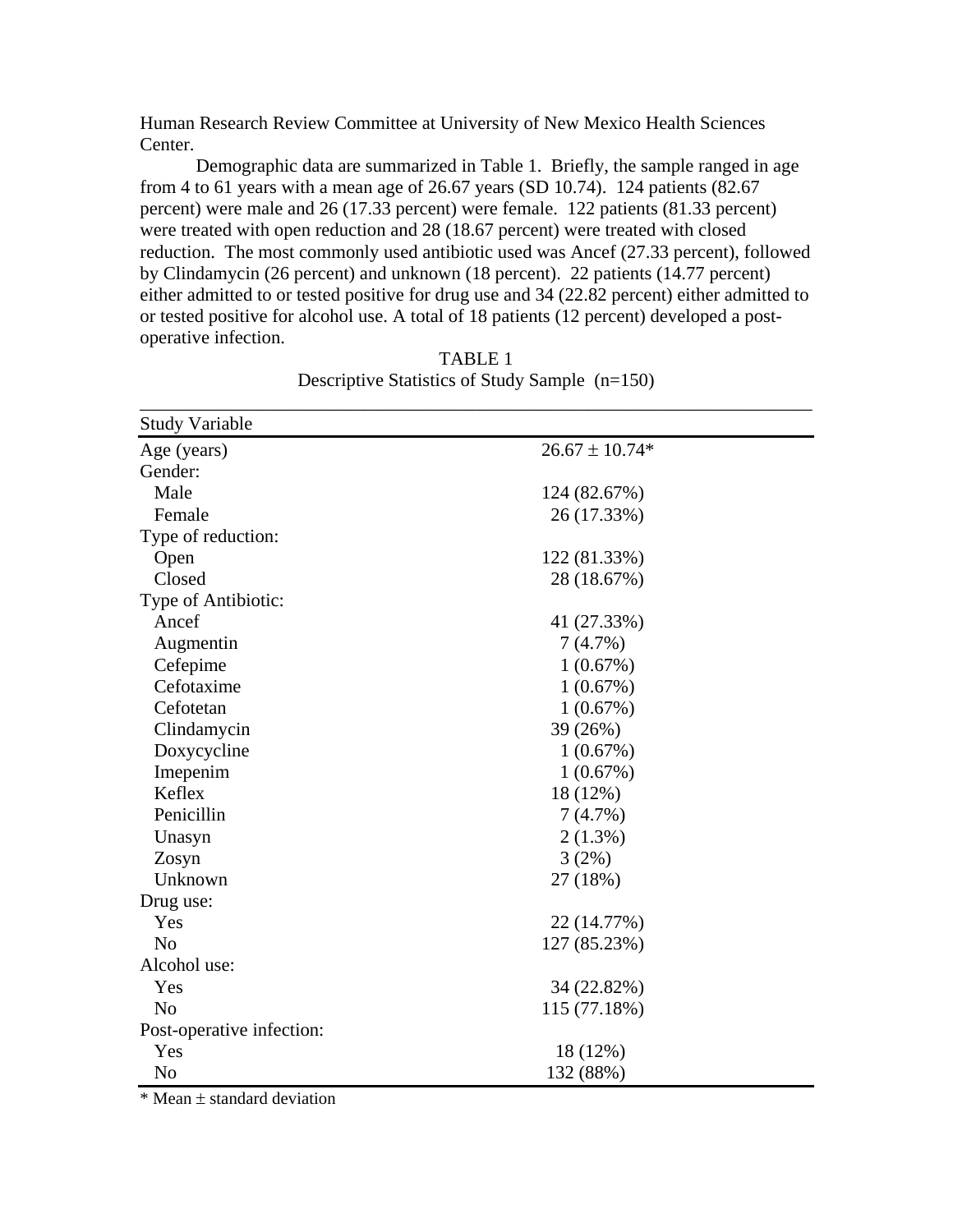## Study Design

Treatment modalities used were closed reduction with maxillomandibular fixation or open reduction and internal fixation with either wire osteosynthesis or rigid internal fixation. Because of the large range of injury types, no attempt was made to control for location of fracture(s) and no data were collected on the type of rigid fixation used. Patients were placed into one of two groups: those treated with antibiotics either (1) perioperatively, which consisted of no more than 24 hours of antibiotics in the postoperative period or with (2) extended regimen, which consisted of anywhere from 24 hours to 10 days of antibiotics in the postoperative period. Patients were prescribed the type of antibiotic deemed appropriate by the operating surgeon. Patients who were noted to have been prescribed extended regimen antibiotics but did not fill the prescription were kept in their originally assigned group consistent with an intention-to-treat analysis. All patients were given a prescription for chlorhexadine oral rinse post-operatively.

 Using a standardized data-collection form we retrospectively abstracted the following study variables from each patient record: (1) age, (2) sex, (3) number of injuries (single vs. multiple), (4) drug or alcohol abuse, (5) method of surgical management, (6) antibiotic type and (7) rates of infection. Postoperative infection was diagnosed either subjectively or objectively by the clinician evaluating the patient at follow-up appointments. No data were collected on the rates of delayed union or nonunion.

#### Statistical Analysis

 To detect a difference in infection rate of 2 percent between the two groups, we estimated that 1604 subjects would be needed in each group. This study looked at only 75 patients in each group and therefore can be viewed as a pilot study for future research.

 Data management was carried out using Microsoft Excel 2002 (Microsoft Corporation, Redmond, WA). The relationship between infection and treatment was evaluated using the chi-square distribution. The Yates correction for continuity was used. Fisher's exact test was used in cases of heavily skewed or sparse tables. Two-tailed tests and a Type I error rate of 0.05 were employed throughout. Statistical calculations were made with Statgraphics Plus for Windows Version 4.1, (Manugistics, Inc., Rockville, MD).

#### **Results**

 Table II summarizes the univariate analysis of the association between certain risk factors and treatment modality in an attempt to identify potential confounding variables. Based on this analysis, the two treatment modality samples (peri-operative antibiotics and extended regimen antibiotics) were found to have no significant differences among the risk factors analyzed. Therefore, no risk factors were identified as possible confounding variables.

 Table III summarizes the univariate analysis of the association between treatment modality and risk factor versus infection rate. In the extended antibiotic group, 8 out of 75 subjects (10.67 percent) developed infection. In the peri-operative antibiotic group,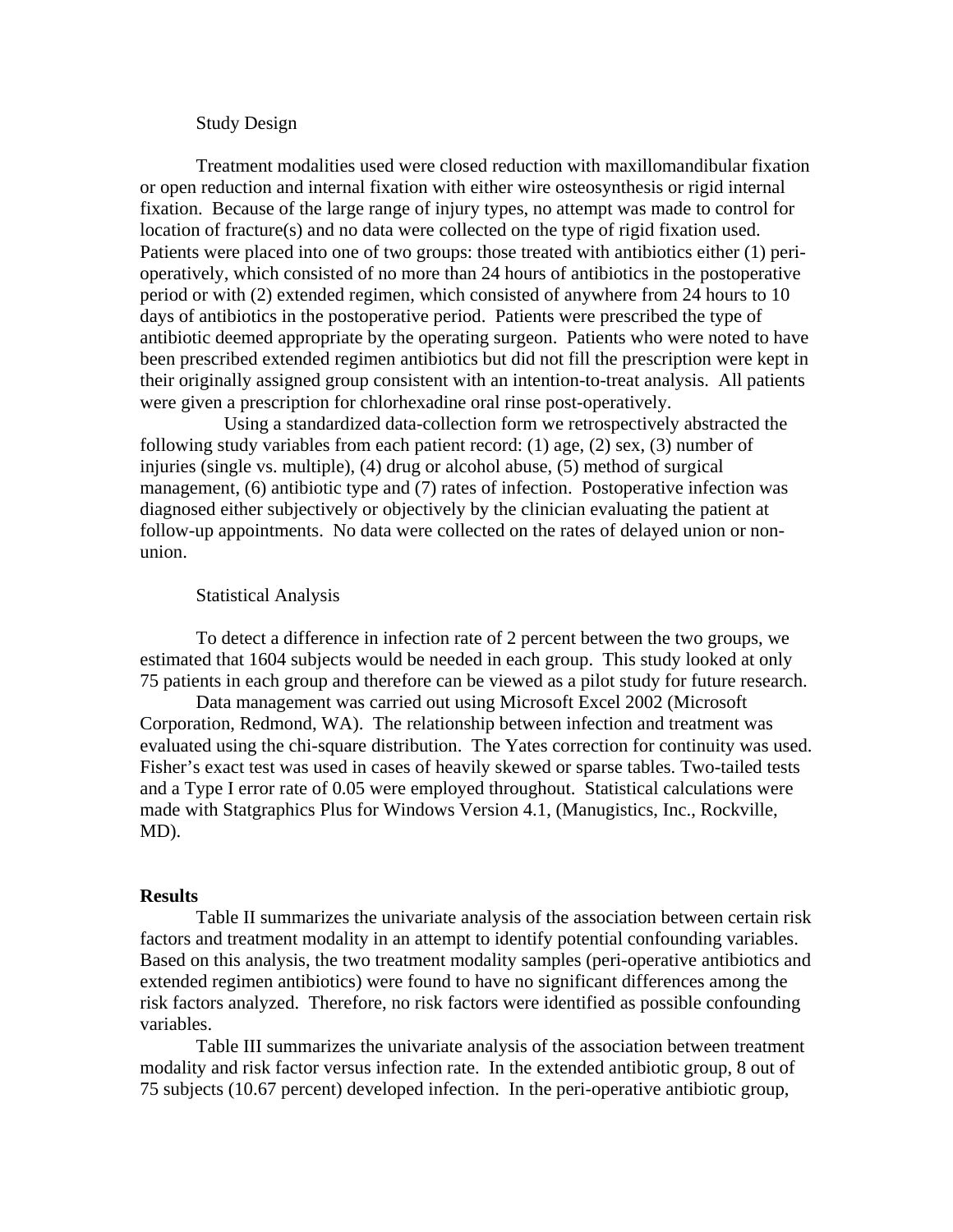10 out of 75 subjects (13.33 percent) developed infection. This difference in proportions was not significant (Chi-square=0.06, p=0.8). Type of reduction (open vs. closed) was not statistically associated with post-operative infection  $(p=0.57)$ . Of the risk factors analyzed, gender, multiple fractures or alcohol use were also not statistically associated with post-operative infection ( $p=1.0$ , 0.67 and 0.80 respectively). Drug use was found to be statistically significant with an infection rate of 37 percent in those admitting to or testing positive for drugs versus an infection rate of 10 percent in those who did not. This difference was further analyzed using Fisher's Exact Test ( $p=0.02$ ).

|                            | <b>Treatment Modality</b>  |                      |                |  |
|----------------------------|----------------------------|----------------------|----------------|--|
| <b>Risk Factor</b>         | Peri-operative<br>$(n=75)$ | Extended<br>$(n=75)$ | <i>p</i> value |  |
| Age (years)                | 28.07±9.9                  | 27.26±11.56          | $0.64*$        |  |
| Gender:                    |                            |                      |                |  |
| Male                       | 61                         | 63                   |                |  |
| Female                     | 14                         | 12                   | $0.83\infty$   |  |
| <b>Multiple Fractures:</b> |                            |                      |                |  |
| Yes                        | 42                         | 44                   |                |  |
| N <sub>0</sub>             | 33                         | 31                   | $0.87\infty$   |  |
| Type of reduction:         |                            |                      |                |  |
| Open                       | 63                         | 59                   |                |  |
| Closed                     | 12                         | 16                   | $0.53\infty$   |  |
| Drug use:                  |                            |                      |                |  |
| Yes                        | 10                         | 12                   |                |  |
| N <sub>0</sub>             | 64                         | 63                   | $0.84\infty$   |  |
| Alcohol use:               |                            |                      |                |  |
| Yes                        | 13                         | 21                   |                |  |
| N <sub>o</sub>             | 61                         | 54                   | $0.18\infty$   |  |

## TABLE 2 Distribution of Risk Factors by Treatment Modality

\* T-test

∞ Chi-squared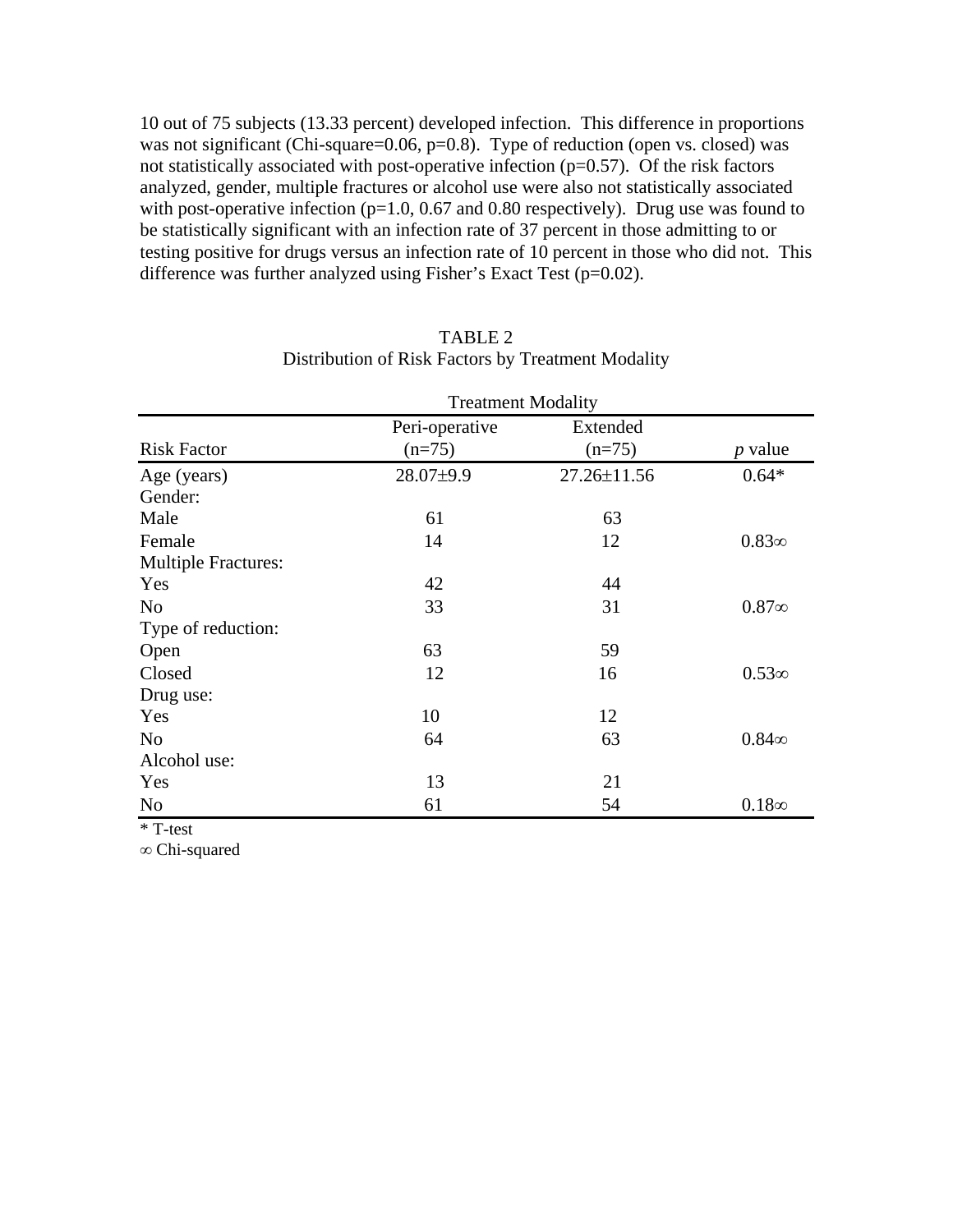|                            | Infection      |     |                |  |
|----------------------------|----------------|-----|----------------|--|
|                            | Yes            | No  | <i>p</i> value |  |
| <b>Treatment Modality:</b> |                |     |                |  |
| Peri-operative             | 10             | 65  |                |  |
| Extended                   | 8              | 67  | $0.80*$        |  |
| Gender:                    |                |     |                |  |
| Male                       | 15             | 109 |                |  |
| Female                     | 3              | 23  | $1.0*$         |  |
| <b>Multiple Fractures:</b> |                |     |                |  |
| Yes                        | 9              | 77  |                |  |
| N <sub>o</sub>             | 9              | 55  | $0.67*$        |  |
| Type of reduction:         |                |     |                |  |
| Open                       | 16             | 106 |                |  |
| Closed                     | $\overline{2}$ | 26  | $0.57*$        |  |
| Drug use:                  |                |     |                |  |
| Yes                        | 6              | 16  |                |  |
| N <sub>o</sub>             | 12             | 116 | $0.02\infty$   |  |
| Alcohol use:               |                |     |                |  |
| Yes                        | 5              | 29  |                |  |
| N <sub>0</sub>             | 13             | 103 | $0.80*$        |  |

TABLE 3 Distribution of Infection rate by Treatment Modality and Risk Factor

\* Chi-squared

∞ Fisher's exact test

### **Discussion**

 The mandible is the second most commonly injured facial bone and represents anywhere from 25 to 70 percent of all facial fractures.<sup>[10, 11](#page-10-1)</sup> The primary causes of mandibular fractures are vehicular accidents and assault, both very common occurrences in the United States in patients of all ages.  $12$  Prognosis depends on a number of factors including time to treatment, co-morbid conditions, age, type and location of fracture, alcohol use, socioeconomic status and a complication seen less frequently in recent years, infection. Infection rates have decreased significantly since the use of antibiotics began but is still a major complication and a common cause of mal-union or non-union of repaired mandibular fractures. In his 1996 article, Ellis notes that fibrous union is a common complication of infection associated with rigid internal fixation, which he attributes to a lack of osseous tissue formation caused by an induced hypoxic environment.<sup>[13](#page-11-0)</sup> Although the use of peri-operative antibiotics use in surgical repair of mandibular fractures has been well established, there are still no guidelines for the duration of antibiotic treatment post-operatively. There continue to be many surgeons who prescribe extended regimen antibiotics post-operatively to all patients, thus creating higher costs and a higher chance for the emergence of resistant organisms.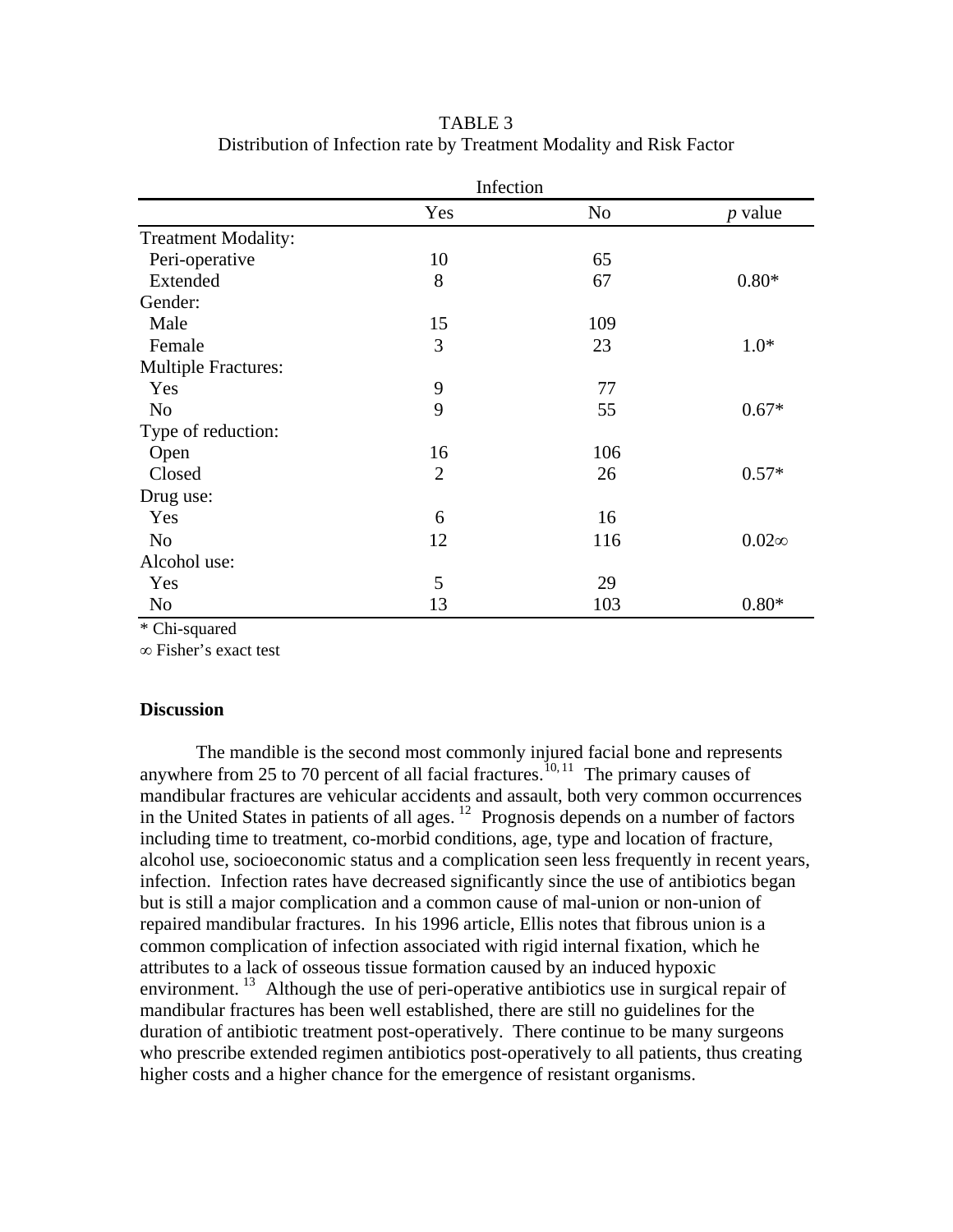There have been two recent studies that have shown no improvement in postoperative infection rates with the use of extended regimen post-operative antibiotics in the surgical treatment of mandibular fractures. In 2001 Abubaker and Rollert conducted a prospective, randomized, double blind clinical study to evaluate the difference between the effects of a 5-day post-operative course of oral antibiotics versus placebo on the incidence of post-operative infection in uncomplicated fractures of the mandible. This was a preliminary study with only 30 patients. The exclusion criteria included gun shot wounds, complicated fractures, documented immunocompromised medical status, allergy to penicillin, and patients who were not compliant with medication. Patients in both groups were given 2 million U of aqueous penicillin G intravenously every 4 hours from admission through the intra and peri-operative period and for 12 hours post-operatively. Patients in group 1 then received oral Penicillin VK, 500 mg every 6 hours for 5 days. Patients in group 2 received oral placebo using the same schedule. Follow up was performed using a standardized form at 1, 2, 4 and 6 weeks. This study concluded, "The use of post-operative oral antibiotics in uncomplicated mandibular fractures had no benefit in reducing the incidence of infections." The overall infection rate was 13%. It is surprising that the infection rate was this high given that this study excluded many patients who may be at risk for infection including those with complicated fractures, gunshot wounds, and those with immunocompromised status. It should be noted that although they only looked at uncomplicated fractures which may have a lower infection rate overall anyway, a majority of their patients received treatment with open reduction for at least one of their fractures (85% in group 1 and 87% in group 2). In addition, this study did not use an intention to treat analysis. Patients who were not compliant with post-operative antibiotic use and therefore may have been at higher risk for infection because of their noncompliance or socioeconomic status were excluded from the study. Although this may not have affected the main outcome it likely did affect the overall infection rate.<sup>[8](#page-11-0)</sup>

 In 2006 Miles, Potter and Ellis conducted a prospective randomized trial of patients treated for mandibular fractures using open reduction and internal fixation. Patients were excluded if: their fracture was infected at the time of treatment, their fractures were the result of a gunshot wound or there was insufficient follow-up  $\leq 5$ weeks). A total of 181 patients were included in the final study sample. All patients received pre-operative antibiotics not mandated by study protocol. At the time of surgery the patients were randomized into 2 groups. Group Ab received intra-operative antibiotics which consisted of 2 g cephazolin intravenously (900 mg clindamycin if allergic to penicillin) as well as 2.4 mIU of intramuscular penicillin G benzathine at the conclusion of the procedure. Patients allergic to penicillin received intravenous clindamycin until discharged, and then oral clindamycin for 5 to 7 days. The non-Ab group received intraoperative antibiotics (as above) but did not receive postoperative antibiotics. The overall infection rate was found to be 12 percent. And as in the above study, these researchers stated, "they could not prove any statistically significant benefit to the administration of postoperative antibiotics in patients undergoing open reduction and internal fixation of mandibular fractures." Although of those patients who developed infections, those who received postoperative antibiotics had a longer time between surgery and the development of infection than those who did not receive antibiotics the infection rate between the two groups was not significant. This study also did not use an intention to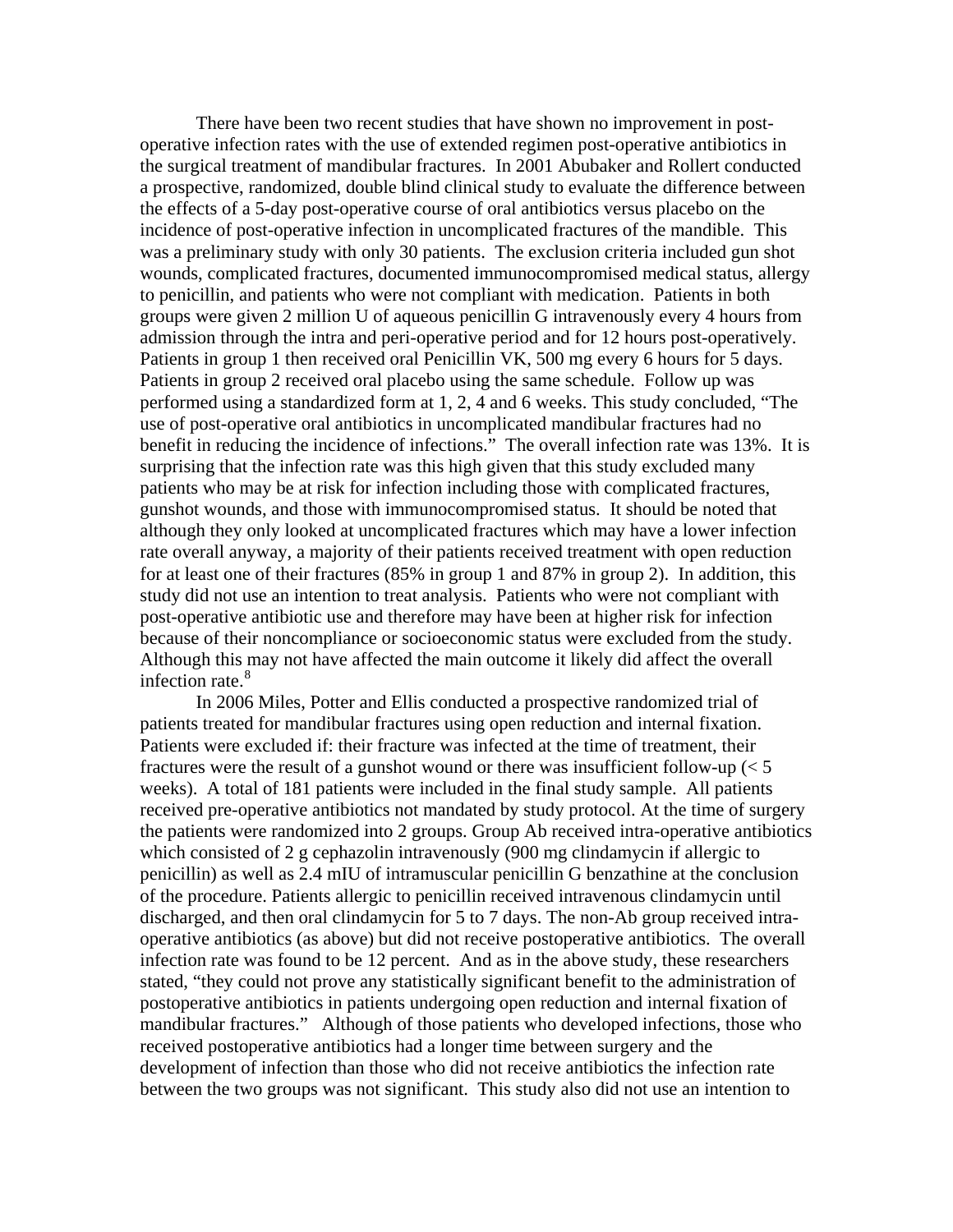treat analysis (patients who were placed in the Ab group originally and did not receive their 2.4 mIU of intramuscular penicillin G at the conclusion of the procedure were then placed into the non-Ab group). In addition, the authors acknowledge that three patients were still placed in the Ab group but did not receive any at the conclusion of the procedure. It is unknown whether this may have had an effect on the overall infection rates for both groups.<sup>9</sup>

 Our study results support the above conclusions that the use of post-operative prophylactic antibiotics does not have a statistically significant effect on post-operative infection rates in surgical management of mandibular fractures. Our overall infection rate was 12 percent, which is consistent with the above-mentioned studies and the study by Chole and Yee.<sup>[4](#page-11-0)</sup> All of these rates however are higher than in past studies.  $14,15$  $14,15$  We found no statistically significant relationship between post-operative infection rate and type of reduction used, gender, multiple fractures or alcohol use. A study by Stone, Dodson and Bays in 1993 found that type of reduction did have a statistically significant effect on post-operative infection rate.<sup>[16](#page-11-0)</sup> This may have been overestimated because three modalities were compared separately (infection rates for closed reduction, open reduction internal fixation and rigid internal fixation were 0 percent, 20 percent and 6.3 percent respectively) and in our study we analyzed open reduction internal fixation and rigid internal fixation as one group. Although it is sensible to conclude that open reduction would result in a higher infection rate, our study may have lacked the statistical power to detect this (81 percent of our sample underwent at least one open reduction). In addition, similar to the above-mentioned study, we did not find an increase in infection rate among patients with multiple versus single fractures. In 2000 [Mathog](http://www.ncbi.nlm.nih.gov.libproxy.unm.edu/sites/entrez?Db=PubMed&Cmd=Search&Term=%2522Mathog%20RH%2522%255BAuthor%255D&itool=EntrezSystem2.PEntrez.Pubmed.Pubmed_ResultsPanel.Pubmed_RVAbstractPlus) et al. found an increase in non-union secondary to infection in patients with multiple mandibular fractures. [17](#page-11-0) Although we did not analyze mal-union or non-union specifically, our sample size would likely not have been large enough to detect a difference as their study consisted of 1432 patients with a non-union rate of 2.8%. Mathog et al. suspected that delay in treatment was a contributing factor to non-union, although past studies showed that in patients receiving antibiotics, a delay in treatment did not increase the risk of infection. <sup>4, [14](#page-11-0)</sup> Our study did not include an analysis of time to treatment.

 We did find that drug use had a statistically significant effect, increasing the infection rate post-operatively. This was consistent with past studies. Passeri, Ellis and Sinn in a 1993 study showed that chronic substance abuse could significantly affect outcomes, notably increasing infections and nonunions.[18](#page-11-0) It should be noted that our study did not find a significant relationship between alcohol use and infection rate. We may have lacked the statistical power to detect this relationship and in addition, patients may have not been truthful about actual alcohol use and were not included in the alcohol group because their blood level was 0 at the time of presentation.

 There are certain limitations that our study poses that should be addressed. First, our sample size may not have been large enough to detect the differences in infection rates necessary to reach statistical significance. As mentioned above, to detect a 2 percent difference, we would have required 1604 patients in each group. Our study had only 75 patients in each group. In that respect, it can be viewed as a pilot study for future research. In addition, we did not group our patients according to specific surgical management or surgeon. This may be necessary for a future study because different surgeons, using specific surgical management and even different operating room staff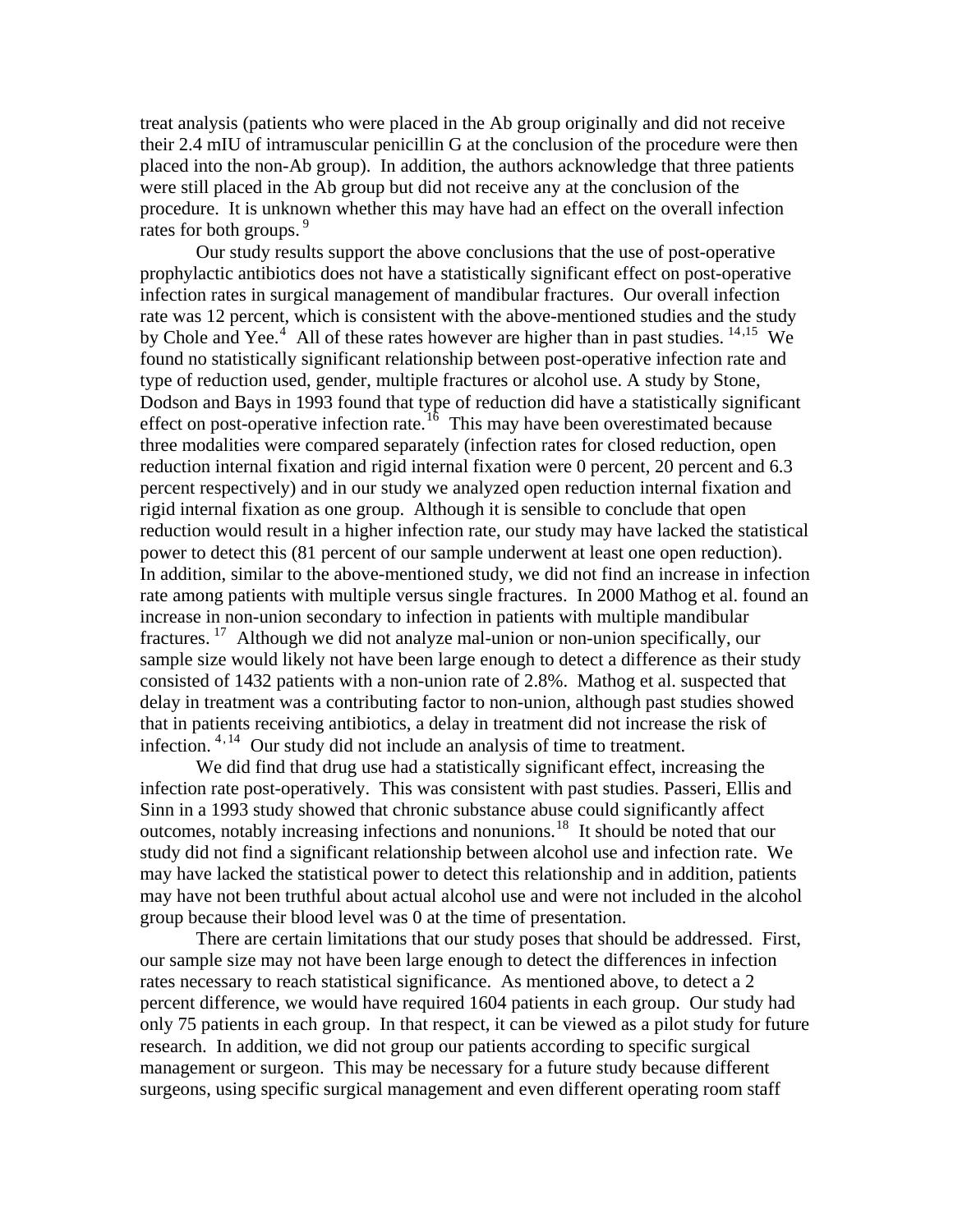<span id="page-10-1"></span>may have varied rates of post-operative infection. An important variable that cannot be controlled for in a retrospective chart review is patient compliance. The only proof we had access to was based on the questioning of the patient (and charting of the information) by the surgeon at the follow-up appointment.

 In conclusion, our results are consistent with previous studies in that the use of post-operative prophylactic antibiotics does not have a statistically significant effect on post-operative infection rates in surgical management of mandibular fractures. Although peri-operative prophylactic antibiotics have been proven to lower infection rates postoperatively and are in wide use, there seems to be no role for continuation of these antibiotics beyond 24 hours. Larger studies, with improved control of confounding variables may still need to be done to further prove this hypothesis.

<span id="page-10-0"></span> $\overline{a}$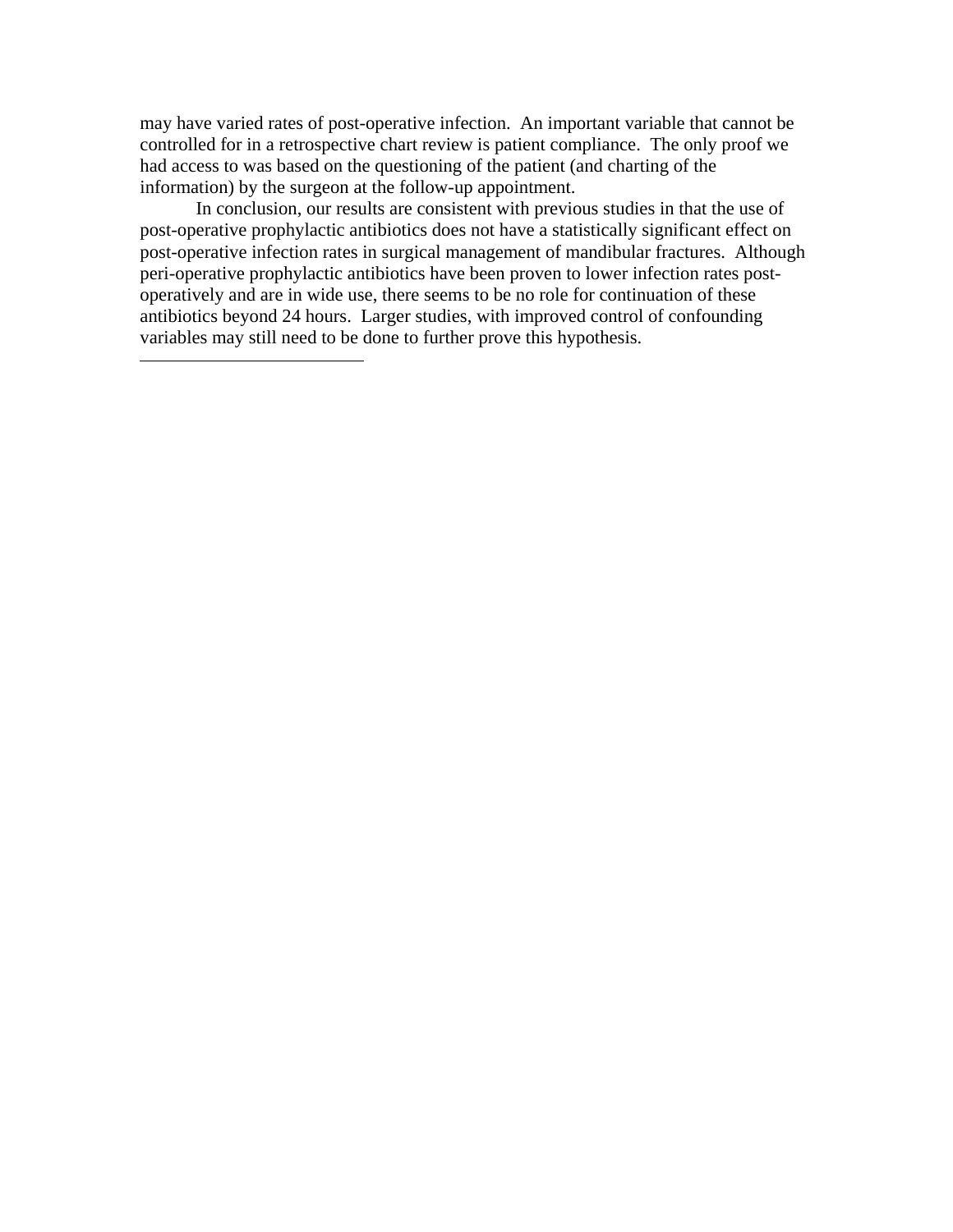### **References**

<span id="page-11-0"></span> $\overline{a}$ 

- 1.) Burke, J.F. The effective period of preventative antibiotic action in experimental incisions and dermal lesions. Surgery 50:161, 1961.
- 2.) Miles, A.A., Miles, E.M., Burke, J. The value and duration of defense reaction of the skin to the primary lodgment of bacteria. British Journal of Experimental Pathology. 38:79, 1957.
- 3.) Zallen, R. D., Curry, J.T. A study of antibiotic usage in compound mandibular fractures. Journal of Oral Surgery. 33(6): 431-4, 1975.
- 4.) Chole, R.A., Yee, J. Antibiotic Prophylaxis for Facial Fractures. A Prospective, Randomized Clinical Trial. Archives of Otolaryngology-Head and Neck Surgery. 113:10, 1987.
- 5.) Uluap, K., Condon, R.E. Antibiotic Prophylaxis for scheduled operative procedures. Infectious disease clinics of North America. 6:613, 1992
- 6.) Condon, R.E., Wittmann, D.H. The use of antibiotics in general surgery. Current Problem Surgery. 28:801, 1991.
- 7.) Burdon, D.W. Principles of Antibiotic Prophylaxis. World Journal of Surgery. 6:262, 1982.
- 8.) Abubaker, O., Rollert, M. Postoperative Antibiotic Prophylaxis in Mandibular Fractures: A Preliminary Randomized, Double-Blind, and Placebo- Controlled Clinical Study. Journal of Oral Maxillofacial Surgery. 59:1415-1419, 2001.
- 9.) [Miles B.A](http://www.ncbi.nlm.nih.gov.libproxy.unm.edu/sites/entrez?Db=PubMed&Cmd=Search&Term=%2522Miles%20BA%2522%255BAuthor%255D&itool=EntrezSystem2.PEntrez.Pubmed.Pubmed_ResultsPanel.Pubmed_RVAbstractPlus)., [Potter J.K](http://www.ncbi.nlm.nih.gov.libproxy.unm.edu/sites/entrez?Db=PubMed&Cmd=Search&Term=%2522Potter%20JK%2522%255BAuthor%255D&itool=EntrezSystem2.PEntrez.Pubmed.Pubmed_ResultsPanel.Pubmed_RVAbstractPlus)., [Ellis E. 3rd](http://www.ncbi.nlm.nih.gov.libproxy.unm.edu/sites/entrez?Db=PubMed&Cmd=Search&Term=%2522Ellis%20E%203rd%2522%255BAuthor%255D&itool=EntrezSystem2.PEntrez.Pubmed.Pubmed_ResultsPanel.Pubmed_RVAbstractPlus). The efficacy of postoperative antibiotic regimens in the open treatment of mandibular fractures: a prospective randomized trial. Journal of Oral Maxillofacial Surgery. 64:576-82, 2006.
- 10.) Brunicardi, C., et al. Schwartz's Principles of Surgery,  $8<sup>th</sup>$  Edition. Columbus: McGraw Hill, 2005.
- 11.) Barrera, J., Batuello, S. Mandibular Body Fractures. Emedicine.com, 2005.
- 12.) Ellis III, E., Moos, K., [El-Attar A](http://www.ncbi.nlm.nih.gov/entrez/query.fcgi?db=PubMed&cmd=Search&itool=PubMed_Abstract&term=%22el%2DAttar+A%22%5BAuthor%5D). Ten years of mandibular fractures: an analysis of 2,137 cases. Oral Surgery, Oral Medicine and Oral Pathology. 59: 120-9, 1985.
- 13.) Ellis E. Complications of rigid internal fixation for mandibular fractures. Journal of Cranio-Maxillofacial Trauma. 2:32–39, 1996.